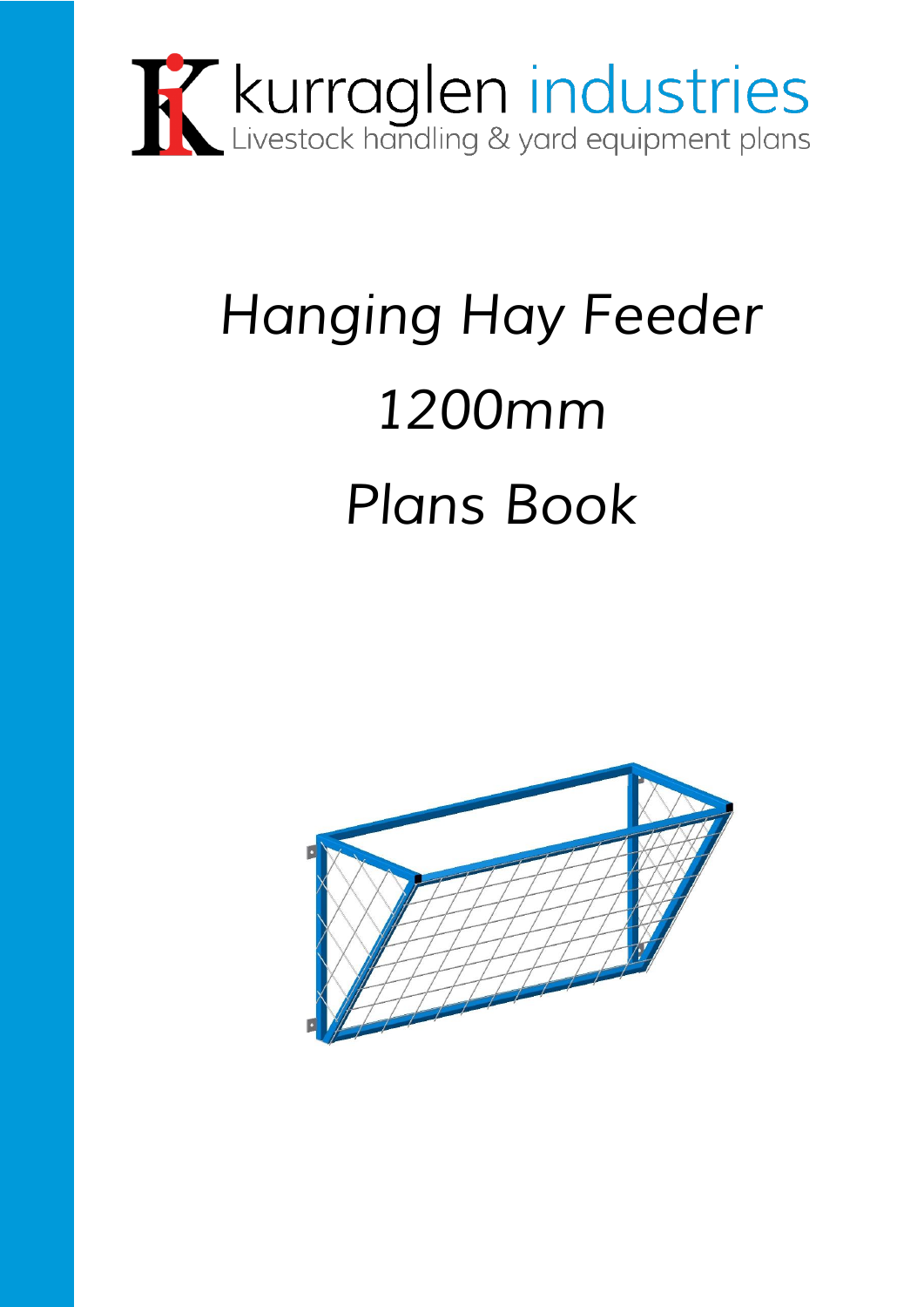Kurraglen Industries PO Box 215 Gulgong, NSW, 2852 Australia

[https://www.kurraglenindustries.com.au](https://www.kurraglenindustries.com.au/)

[sales@kurraglenindustries.com.au](mailto:sales@kurraglenindustries.com.au)

<https://www.facebook.com/kurraglen/>

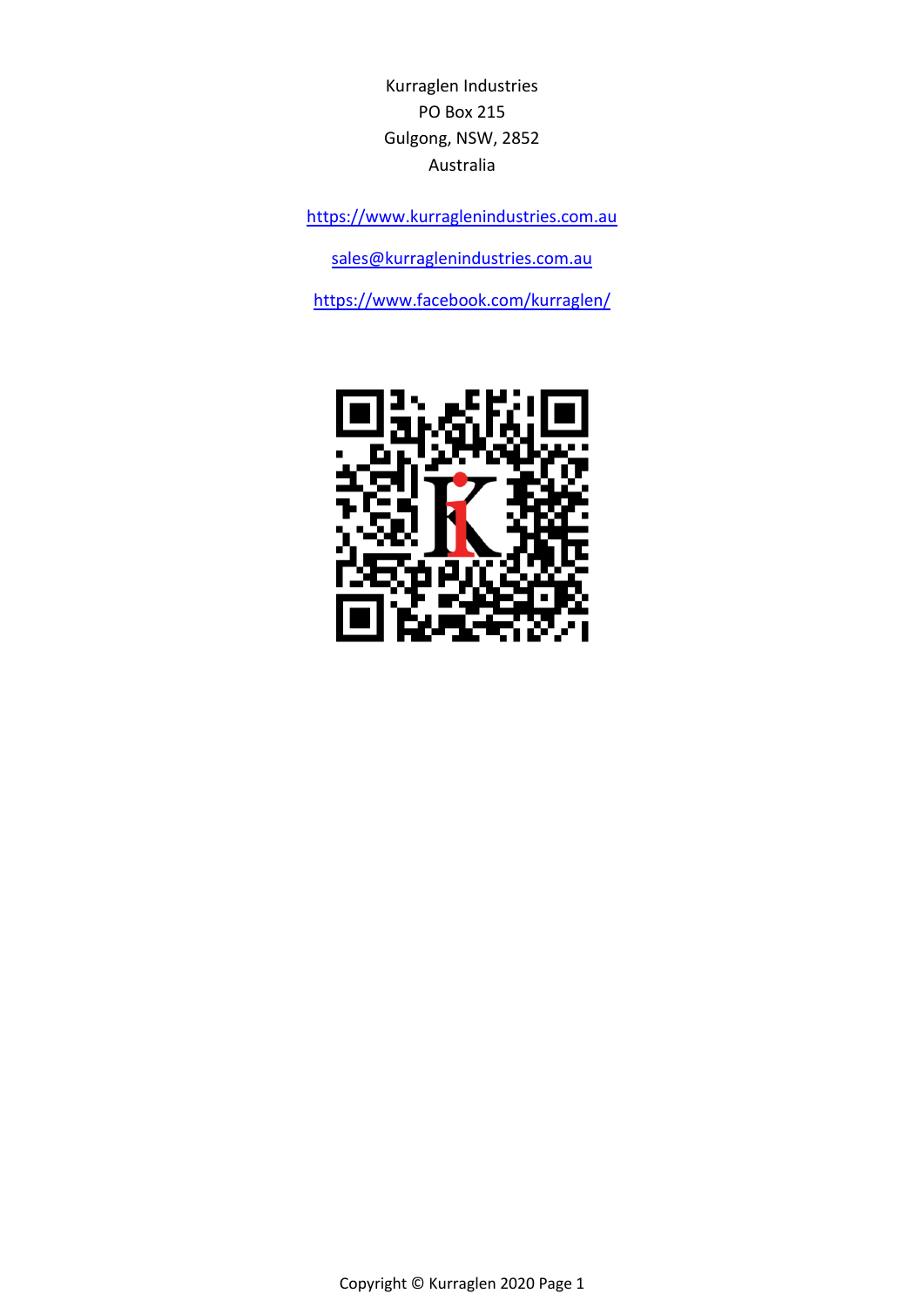## Hanging Hay Rack 1200mm



This small hanging hay feeder is perfect for cattle, horses, alpacas, llamas, goats, sheep, etc. It can be mounted using screws or bolts to a wall or fence. The length suggested is 1200mm long but can be made to any length to suit your own needs.

Tools required include a welder, either stick or mig, G clamps or welding clamps, tape measure, angle grinder for cutting and cleaning up welds, electric drill and a square. You may buy lengths of steel and cut it to the correct sizes if you have either an angle grinder or electric bandsaw or you may choose to have the steel cut for you from a local steel supplier. One thing that will make your job a lot easier is to construct a pair of welding trestles as shown on our website (www.kurraglenindustries.com.au). The plans for the welding trestles are free.

To make the best use out of your lengths of steel, we have a free-to-use Cutting List Optimiser on our website. Visit<https://www.kurraglenindustries.com.au/linear-cutting-list-calculator.htm>

The following steel and materials are required to build the hanging hay feeder:

| l 25x25x2 SHS – 8 metres | $25x3$ flat bar – 250mm      |
|--------------------------|------------------------------|
| $40x5$ flat bar – 250mm  | 100x100x4 gal mesh           |
| Gal mesh                 | $25x25$ mm Plastic caps $-2$ |

| Cutting List for the Hanging Hay Rack |          |               |      |                         |  |
|---------------------------------------|----------|---------------|------|-------------------------|--|
| Item No                               | Quantity | Material      | Size | <b>Notes</b>            |  |
|                                       |          |               | (mm) |                         |  |
|                                       |          | 25x25x2 SHS   | 500  |                         |  |
| 2                                     | 2        | 25x25x2 SHS   | 620  |                         |  |
| 3                                     |          | 25x25x2 SHS   | 778  | 35 degree cut both ends |  |
| 4                                     |          | 25x3 flat bar | 60   |                         |  |
| 5                                     | 3        | 25x25x2 SHS   | 1150 |                         |  |
| 6                                     | 4        | 40x5 flat bar | 60   |                         |  |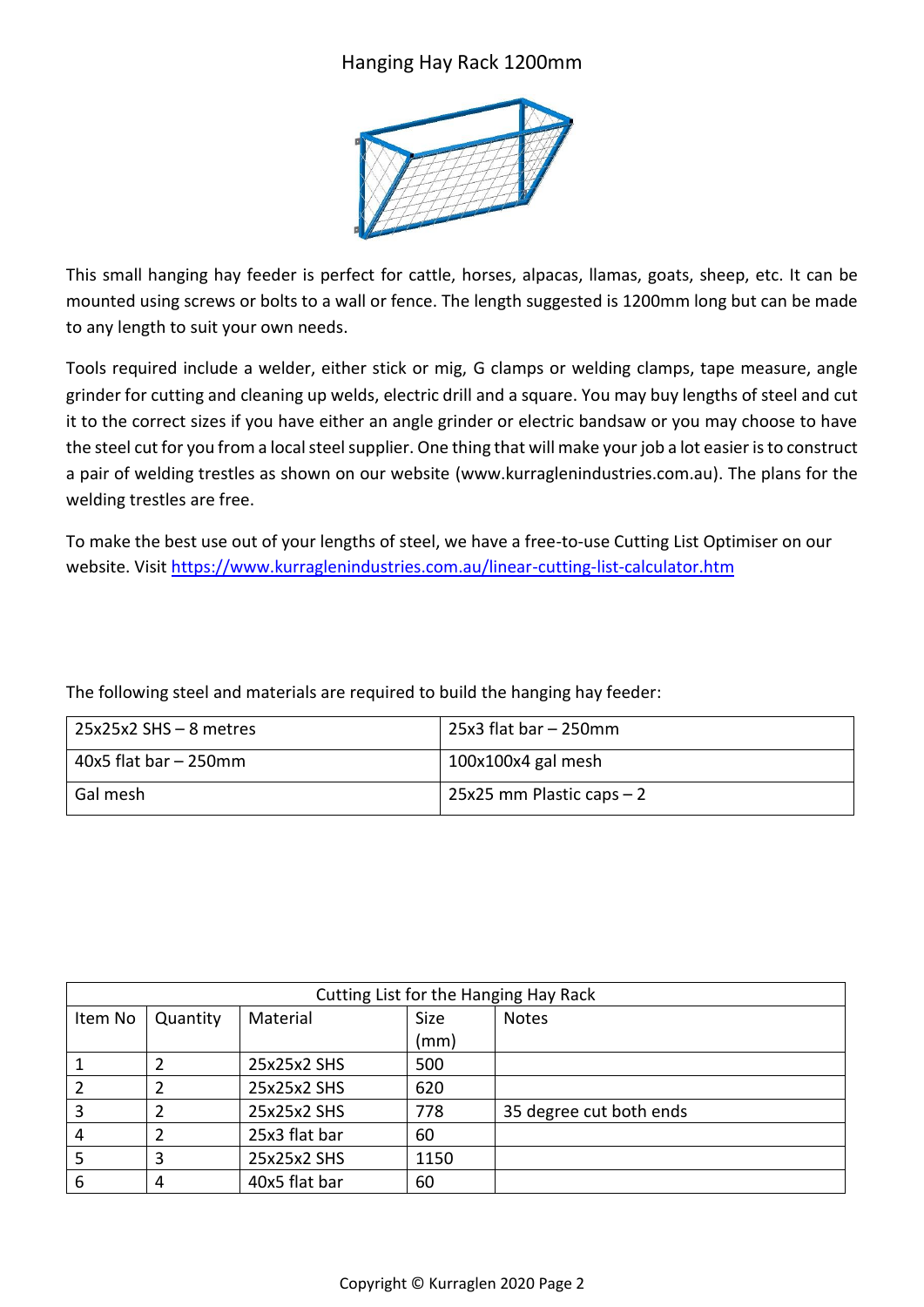1. Begin by cutting all of the steel as indicated in the cutting list. Label each with the item number on it using a marking pen and set aside. Cut items 3 with a 35 degree angle both ends as shown in diagram 1.



2. Weld one of each of items 1, 2, 3 and 4 together as shown in diagram 2. Two of these end frames are required. Item 4 (25x3 flat bar) is welded across the ends of items 2 and 3.



Diagram 2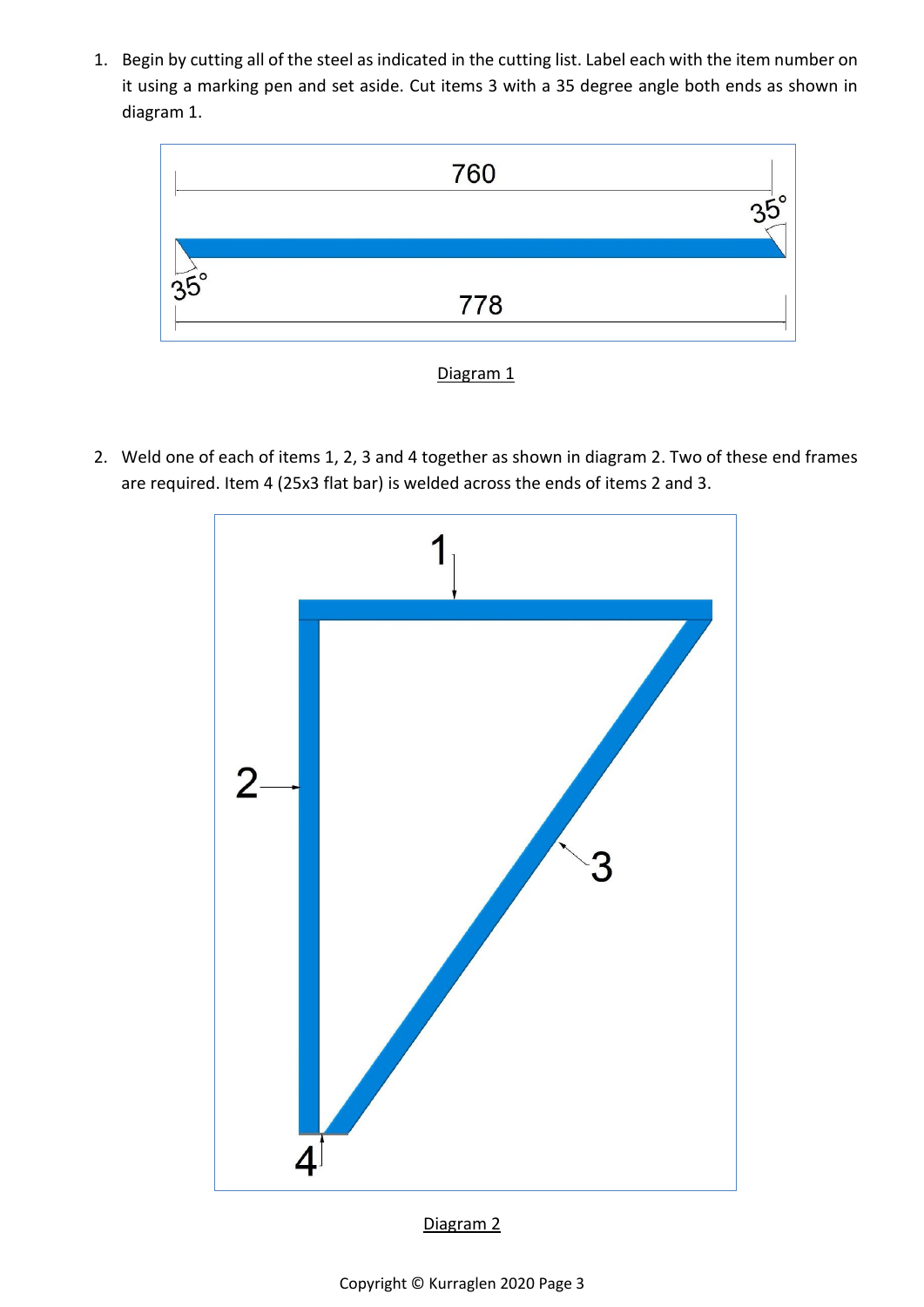3. Drill a hole in items 6 (40x5mm flat bar). Refer to diagram 3. We have suggested a size of 12mm but this will depend on the size of the fasteners that you intend to use.



Diagram 3

4. Tack weld the frame together as shown in diagram 4. Recheck that the frame is still square and fully weld. Refer to diagram 4. Weld items 6 in place. The top ones should be approximately 30mm down from the top and the lower ones should be 30mm up from the bottom of the frame.



Diagram 4